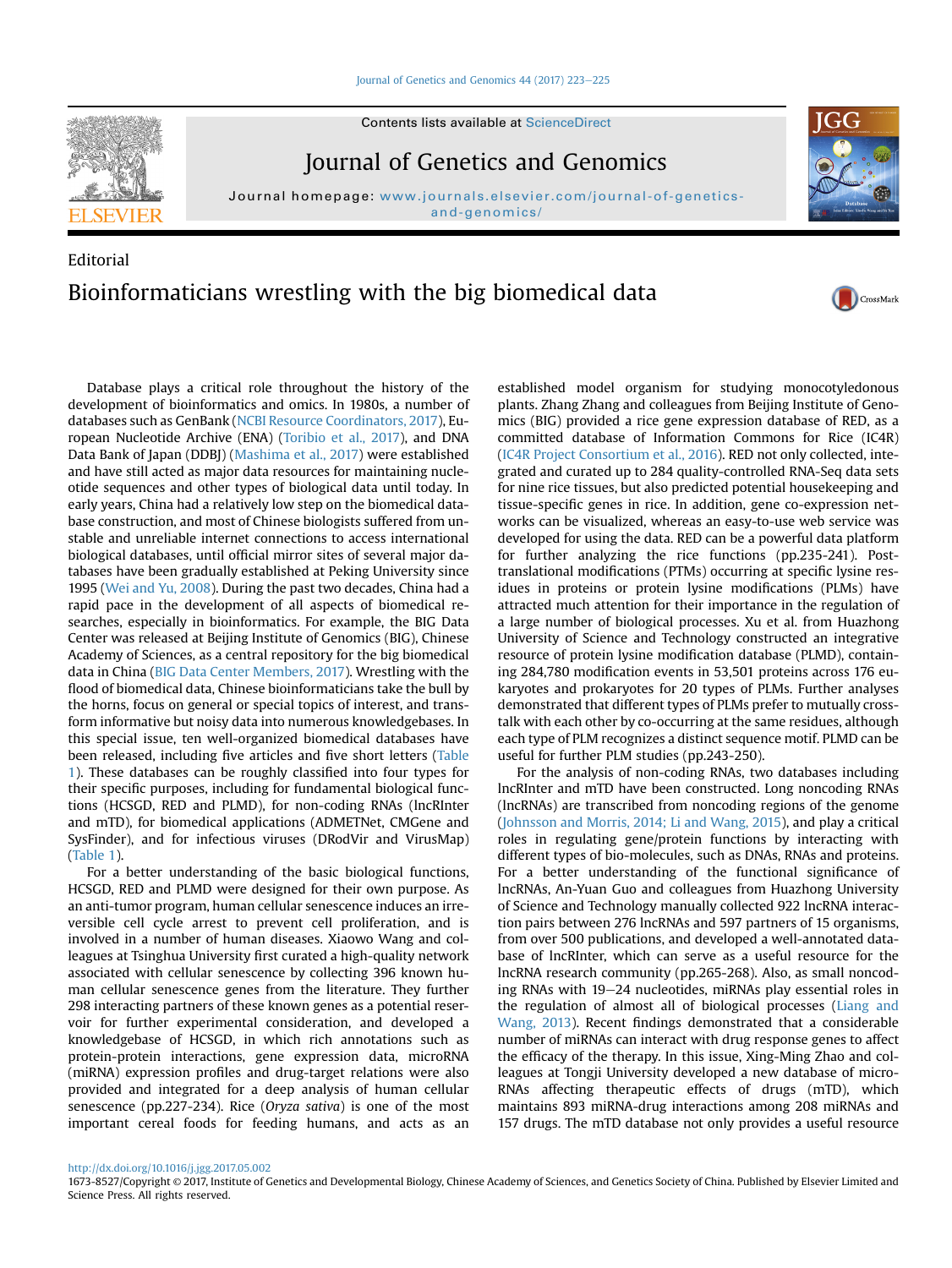<span id="page-1-0"></span>

| A summary of the ten biomedical databases. |  |
|--------------------------------------------|--|

| Database     | Web link                                               | Content                                                                                                                              |
|--------------|--------------------------------------------------------|--------------------------------------------------------------------------------------------------------------------------------------|
| <b>HCSGD</b> | http://bioinfo.au.tsinghua.edu.cn/member/xwwang/HCSGD/ | Collects 396 known human cellular senescence genes with 298 interacting partners                                                     |
| RED          | http://expression.ic4r.org/                            | Incorporates 284 high-quality RNA-Seq data sets for rice                                                                             |
| <b>PLMD</b>  | http://plmd.biocuckoo.org/                             | Integrates 284,780 sites for 20 types of protein lysine modifications                                                                |
| lncRInter    | http://bioinfo.life.hust.edu.cn/lncRInter/             | Provides 922 interactions between 276 lncRNAs and 597 partners                                                                       |
| mTD          | http://mtd.comp-sysbio.org/                            | Contains 893 miRNA-drug interactions among 208 miRNAs and 157 drugs                                                                  |
| ADMETNet     | http://bioinf.xmu.edu.cn/ADMETNet/                     | Has 1974 proteins associated with drug bioavailability and toxicity                                                                  |
| CMGene       | http://cmgene.bioinfo-minzhao.org/                     | Maintains 2006 well-curated human cancer metastasis genes                                                                            |
| SysFinder    | http://lifecenter.sgst.cn/SysFinder                    | To find appropriate animal models for translational research                                                                         |
| DRodVir      | http://www.mgc.ac.cn/DRodVir                           | Contains 7690 sequences of 5491 rodent-associated animal viruses                                                                     |
| VirusMap     | http://virusmap.renlab.org/                            | For analyzing the distribution of influenza A viruses and integrating a couple of<br>software packages for the phylogenetic analysis |

for an explicit description of miRNAs that affect the drug sensitivity or resistance, but also can be fundamental for understanding the molecular mechanisms of miRNAs in cells (pp.269-271).

Three databases including ADMETNet, CMGene and SysFinder were developed mainly for the purpose of biomedical usage. The drug Absorption, Distribution, Metabolism, and Excretion (ADME) orchestrated by numerous ADME-associated proteins (ADME-APs) is important for understanding the drug toxicity and benefiting new drug discovery. ADME-APs interact with drugs/metabolites to form networks, and the aberrance of these proteins results in poor pharmacokinetics, low efficacy or toxicity in human bodies. In this issue, Zhiliang Ji's group at Xiamen University presented a comprehensive resource of ADMETNet for a better understanding of the pharmacokinetics and toxicity. Totally, ADMETNet contains 5905 ADMET pathways, 1541 approved small-molecule drugs and 1974 ADME-APs and 13,459 drug-protein pairs. This database can be highly useful for a precision drug design with better pharmacokinetic features and less toxicity (pp.273-276). Cancer metastasis is a complicated multistep process mainly involved in spreading cancer cells into other tissues through either the blood or the lymphatic system, and causes massive death of cancer patients. Previously, Zhao et al. (2015) manually curated 194 experimentally identified metastasis suppressor genes, while in this issue they further expanded their scope and developed the CMGene database by a total collection of 2006 human cancer metastasis-related genes (CMGs). Rich annotations were provided for each CMG entry, and multiple options were implemented for a convenient usage of the database. CMGene provides a unique resource for the cancer research (pp.277-279). In addition, accumulative research demonstrated that human and animal models exhibit considerably differences in a variety of biological functions, and thus the selection of appropriate animal models for studying human biology has emerged to be a great challenge. In this issue, Yang et al. developed SysFinder to prioritize optimal models for analyzing disease mechanisms and drug effects that may benefit for the translational research in humans, by the multi-level comparison of human genes implicated in a certain disease, drug response or biological pathway with their cognates of animal models. Besides maintaining speciesspecific information in human and animal models, SysFinder also provides a sub-option of Topic2Strain for the genome editing in mice (pp.251-258).

For a better understanding of the virome diversity of rodents and widespread zoonotic diseases that severely threaten human health, Chen et al. developed a comprehensive database DRodVir, containing 7690 nucleotide sequences of 5491 well-curated rodent-associated viruses classified into 26 viral families from 194 rodent species distributed in 93 countries. DRodVir not only integrates detailed information on related samples and host rodents, but also provides multiple online options for querying and using the data, and can serve as a useful platform to monitor the epidemiological and geographical distribution of zoonotic diseases (pp.259-264). As a highly virulent pathogen, influenza A virus caused several pandemic events in the history, and still acts as a severe threat to human health at present. Thus, the investigation of the epidemiological and geographical distribution of influenza A viruses can facilitate the determination of the origin of infectious viruses and the design of new treatments. Jian Ren's group at Sun Yatsen University presented a data platform of VirusMap, which contained the host, serotype and sampling information of 583,052 protein and 448,495 nucleotide sequences for influenza A viruses. VirusMap not only realizes a Google Maps API for the data visualization, but also integrates a couple of software packages for the phylogenetic analysis of viruses of interest (pp.281-284).

Finally, the last three decades have witnessed a rapid accumulation of biomedical data, which contain both information and noise. How to retrieve useful knowledge from the highly noisy big biomedical data has emerged to be a great challenge for all bioinformaticians, and greatly hampered our understandings on the basis of life. Although too many computational or experimental analyses can be performed by playing with the big data, the development and maintenance of biomedical databases with wellorganized contents are undoubtedly the most fundamental efforts for the scientific community.

#### References

- [BIG Data Center Members, 2017. The BIG Data Center: from deposition to integra](http://refhub.elsevier.com/S1673-8527(17)30078-4/sref1)[tion to translation. Nucleic Acids Res. 45, D18](http://refhub.elsevier.com/S1673-8527(17)30078-4/sref1)-[D24.](http://refhub.elsevier.com/S1673-8527(17)30078-4/sref1)
- [IC4R Project Consortium, Hao, L., Zhang, H., Zhang, Z., Hu, S., Xue, Y., 2016. Informa](http://refhub.elsevier.com/S1673-8527(17)30078-4/sref2)[tion Commons for rice \(IC4R\). Nucleic Acids Res. 44, D1172](http://refhub.elsevier.com/S1673-8527(17)30078-4/sref2)-[D1180.](http://refhub.elsevier.com/S1673-8527(17)30078-4/sref2)
- [Johnsson, P., Morris, K.V., 2014. Expanding the functional role of long noncoding](http://refhub.elsevier.com/S1673-8527(17)30078-4/sref3) [RNAs. Cell Res. 24, 1284](http://refhub.elsevier.com/S1673-8527(17)30078-4/sref3)-[1285](http://refhub.elsevier.com/S1673-8527(17)30078-4/sref3).
- [Li, Y.P., Wang, Y., 2015. Large noncoding RNAs are promising regulators in embry](http://refhub.elsevier.com/S1673-8527(17)30078-4/sref4)[onic stem cells. J. Genet. Genomics 42, 99](http://refhub.elsevier.com/S1673-8527(17)30078-4/sref4)-[105.](http://refhub.elsevier.com/S1673-8527(17)30078-4/sref4)
- [Liang, Z., Wang, X.J., 2013. Rising from ashes: non-coding RNAs come of age. J.](http://refhub.elsevier.com/S1673-8527(17)30078-4/sref5) [Genet. Genomics 40, 141](http://refhub.elsevier.com/S1673-8527(17)30078-4/sref5)-[142](http://refhub.elsevier.com/S1673-8527(17)30078-4/sref5).
- [Mashima, J., Kodama, Y., Fujisawa, T., Katayama, T., Okuda, Y., Kaminuma, E.,](http://refhub.elsevier.com/S1673-8527(17)30078-4/sref6) [Ogasawara, O., Okubo, K., Nakamura, Y., Takagi, T., 2017. DNA Data Bank of](http://refhub.elsevier.com/S1673-8527(17)30078-4/sref6) [Japan. Nucleic Acids Res. 45, D25](http://refhub.elsevier.com/S1673-8527(17)30078-4/sref6)-[D31.](http://refhub.elsevier.com/S1673-8527(17)30078-4/sref6)
- [NCBI Resource Coordinators, 2017. Database resources of the National Center for](http://refhub.elsevier.com/S1673-8527(17)30078-4/sref7) [Biotechnology Information. Nucleic Acids Res. 45, D12](http://refhub.elsevier.com/S1673-8527(17)30078-4/sref7)-D17
- [Toribio, A.L., Alako, B., Amid, C., Cerdeno-Tarraga, A., Clarke, L., Cleland, I., Fairley, S.,](http://refhub.elsevier.com/S1673-8527(17)30078-4/sref8) [Gibson, R., Goodgame, N., Ten Hoopen, P., Jayathilaka, S., Kay, S., Leinonen, R.,](http://refhub.elsevier.com/S1673-8527(17)30078-4/sref8) [Liu, X., Martinez-Villacorta, J., Pakseresht, N., Rajan, J., Reddy, K., Rosello, M.,](http://refhub.elsevier.com/S1673-8527(17)30078-4/sref8) [Silvester, N., Smirnov, D., Vaughan, D., Zalunin, V., Cochrane, G., 2017. European](http://refhub.elsevier.com/S1673-8527(17)30078-4/sref8) [nucleotide archive in 2016. Nucleic Acids Res. 45, D32](http://refhub.elsevier.com/S1673-8527(17)30078-4/sref8)-[D36](http://refhub.elsevier.com/S1673-8527(17)30078-4/sref8).
- [Wei, L., Yu, J., 2008. Bioinformatics in China: a personal perspective. PLoS Comput.](http://refhub.elsevier.com/S1673-8527(17)30078-4/sref9) [Biol. 4, e1000020.](http://refhub.elsevier.com/S1673-8527(17)30078-4/sref9)
- [Zhao, M., Li, Z., Qu, H., 2015. An evidence-based knowledgebase of metastasis sup](http://refhub.elsevier.com/S1673-8527(17)30078-4/sref10)[pressors to identify key pathways relevant to cancer metastasis. Sci. Rep. 5,](http://refhub.elsevier.com/S1673-8527(17)30078-4/sref10) [15478](http://refhub.elsevier.com/S1673-8527(17)30078-4/sref10).